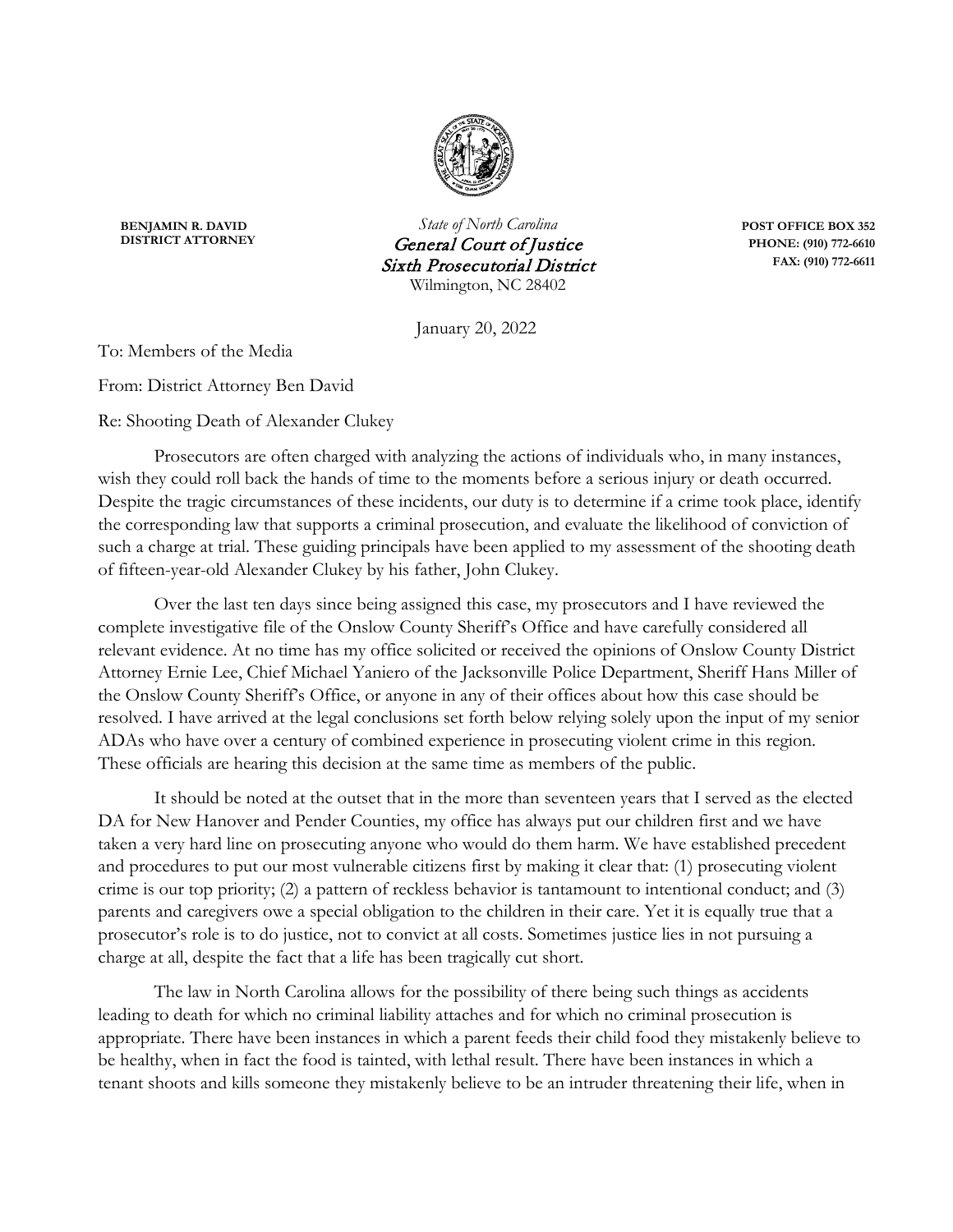fact the person who has been shot is a roommate who has come in through a window after losing their keys.

Of course, in either type of case law enforcement is never satisfied with simply taking the word of the parent or of the shooter but must undertake a thorough investigation to see if the totality of the evidence—including surrounding circumstances and past history—indicate beyond a reasonable doubt that what has happened is something other than an accident. Still, the principle remains that unless the State can disprove an accidental killing, then no crime can be held to have occurred. I will now summarize the facts of this case. (See attached case summary.)

When first considering the law, my prosecutors and I are guided by the words of the North Carolina Pattern Jury Instructions which judges use in a trial to explain the law to the jurors who decide a case. "A killing is accidental if it is unintentional, occurs during the course of lawful conduct, and does not involve culpable negligence." N.C.P.I. Crim. 307.10. The burden, as always, is on the State to prove that a killing is either intentional, occurred in the course of unlawful conduct, or involved culpable negligence before any criminal charges can be brought.

My senior prosecutors and I therefore carefully considered: 1) whether there was any evidence of this killing being intentional, 2) the lawfulness or unlawfulness of the surrounding course of conduct, and 3) the presence or absence of culpable negligence.

There is no evidence that John Clukey intended the death or injury of Alexander Clukey. This possibility was, again, the subject of thorough investigation to be as certain as possible as to what happened. However, no substantiated evidence of any domestic abuse or threats of abuse, or of any homicidal ideation or planning have been discovered. Everything about this incident shows a father who did not intend for this to happen.

But of course, saying that a killing was not meant to have happened is not the end of the inquiry. In a very different set of circumstances, a father who knowingly drives recklessly and greatly in excess of the speed limit under dangerous road conditions and who crashes his vehicle can and should be held criminally liable if his child, who is a passenger, is killed, even if the death was not meant to have happened. That is because the killing cannot be considered accidental if it occurs in the course of otherwise unlawful conduct, such as reckless driving.

However, there is no evidence that this killing occurred during the course of unlawful conduct. It is not unlawful to participate in a consensual Airsoft game with one's child. It is a crime, specifically a Class A1 Misdemeanor, to knowingly point a firearm at anyone "either in fun or otherwise, whether such a gun or pistol be loaded or not loaded." North Carolina General Statute §14-34. An Airsoft gun is not a firearm, nor is it a deadly weapon. For this reason, there have been many times when individuals have been charged criminally for a shooting death in which they pointed what they knew to be firearm at someone but believed the firearm was unloaded. Again (and this is a key finding of the investigation to which our analysis returned again and again), the totality of the evidence shows that Clukey mistakenly believed he was pointing a toy and not a firearm at Alexander Clukey.

Even if a killing was unintentional, and even if the killing was in the course of otherwise lawful conduct, the killing would not be deemed accidental if it were done with a mindset of culpable negligence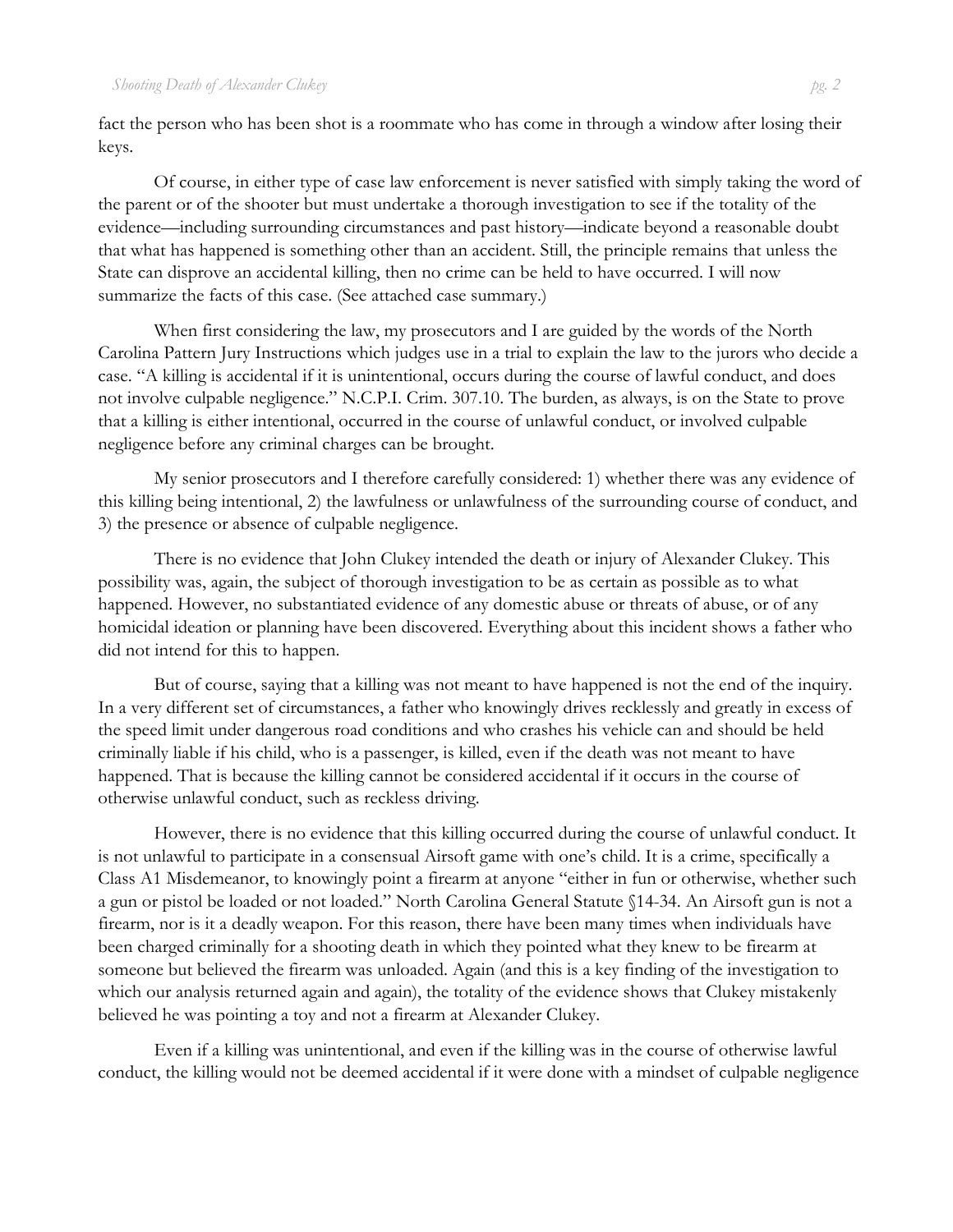(also known as criminal negligence—the two terms are synonymous). An action taken with culpable negligence proximately resulting in another's death qualifies as involuntary manslaughter.

Again, we turn to the North Carolina Pattern Jury Instructions to define culpable negligence: "Culpable negligence is more than mere carelessness. An act is culpably negligent if, judged by reasonable foresight, it was done with such gross recklessness or carelessness as amounts to a heedless indifference to the rights and safety of others." N.C.P.I Crim. 206.50. As appellate courts in North Carolina have consistently held, "as it relates to involuntary manslaughter, intent is not an issue. The crux of that crime is whether an accused unintentionally killed his victim by a wanton, reckless, culpable use of a firearm or other deadly weapon." State v. Brown, 64 N.C. App. 578, 579 (citing North Carolina Supreme Court cases).

A preventable death caused when someone exercises less care than they should does not, by itself, constitute involuntary manslaughter. Clukey should have been more careful than to have played an Airsoft game while wearing a holster with a real firearm. But the state of mind required to make this conduct a crime—and specifically the crime of involuntary manslaughter—is conscious, heedless indifference to the safety of another. This is qualitatively different than simply being less careful than one ought to be; criminal negligence is instead on a spectrum that includes the state of mind called implied malice, when a person knows that what they are doing is likely to seriously injure another, and yet does it anyway, thereby making them liable for second degree murder if a death foreseeably ensues. Courts have held that criminal negligence and implied malice—these two states of mind that involve conscious, antisocial disregard of known risks to the safety of others—differ only in degree and are neither to be confused with simple negligence.

Two recent involuntary manslaughter cases in North Carolina illustrate the sort of "heedless indifference to the rights and safety of others" that stands in marked contrast to mere carelessness. In State v. Metcalf, 2021 N.C. App. LEXIS 641(2021), the defendant, when fleeing her burning home, failed to take the three-year-old nephew of her boyfriend with her, knowing that the three-year-old was inside, and several times told others—including the first firefighters on the scene—that there was no one inside. She later admitted that she could have removed the child from the burning house when she exited.

In State v. Fisher, 228 N.C. 463 (2013), the defendant became angry at the victim during the defendant's party and "kicked or stomped" his face, leaving the victim semiconscious. The defendant was irritated that he had to take the victim to meet the victim's parents at a church. Instead of taking the victim to the church, the defendant drove him to an isolated parking area and again beat him. The defendant abandoned the victim outside knowing that the temperature was in the 20s and that the victim had been beaten, was intoxicated, and was not wearing a shirt. The defendant realized his actions put the victim in jeopardy, and even after being directly informed by his father that the victim was missing and that officers were concerned about him, the defendant lied about where he had last seen the victim. This hindered efforts to find and obtain medical assistance for the victim.

Set alongside these two recent examples that appellate courts in our State have upheld as meeting the definition of culpable negligence, it is clear that Clukey's actions do not display the sort of heedless indifference to another's safety that would make his actions a crime. This is not a case of Clukey mistakenly reaching for his service weapon while in the performance of his duties. See State. v. Potter, Minn. (December 2021) (Officer who shot and killed suspect Daunte Wright at a traffic stop when firing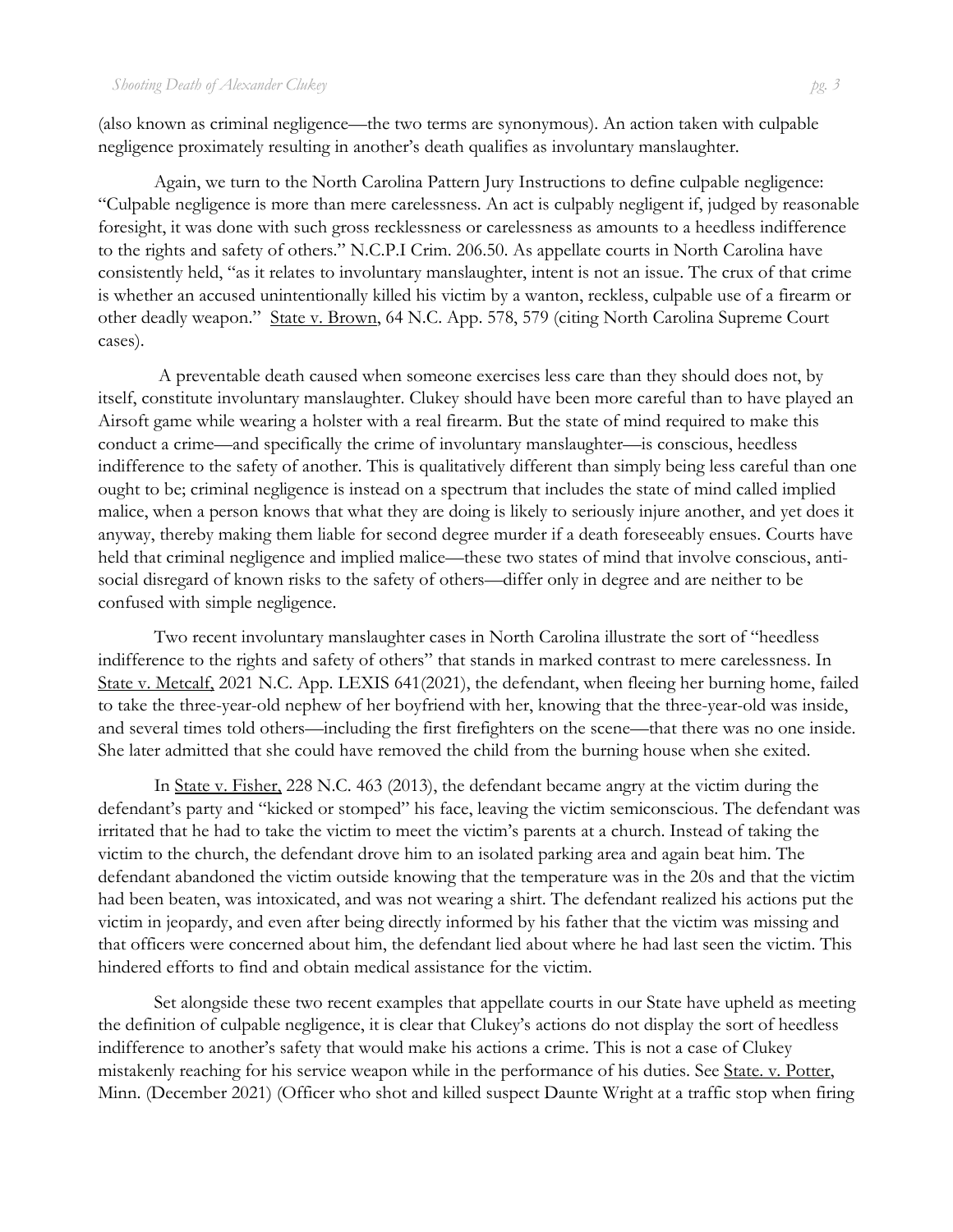a weapon that she mistook for a Taser was convicted of first degree manslaughter). Rather, this is an accidental shooting that occurred while a father and son were engaged in horseplay.

In State v. J.C.D., 598 So. 304 (Fl. 1992), a juvenile, referred to as "J.A." accidentally engaged the trigger of a gun he thought was unloaded. He was charged and convicted of involuntary manslaughter under a culpable negligence theory. In reversing the conviction, the appellate court cited numerous examples of cases that, "may be the product of simple or gross negligence by the accused but cannot rise to the level of culpable negligence so as to constitute a criminal manslaughter." Id. at 304-305. In dismissing the case, the court held that:

The totality of the evidence in this case establishes that J.A. accidentally shot and killed his friend while carelessly handling a loaded rifle in the deceased's presence... J.A. was not engaged in an argument or physical combat with the deceased or anyone else; there was not the slightest bit of animosity between J.A. and the deceased as, indeed, the two were friends, and J.A. was extremely remorseful after the incident; moreover J.A. was not under the influence of drugs of alcohol.

It is debatable whether an involuntary manslaughter charge against Clukey would survive a motion to dismiss. See State v. Griffin, 273 N.C. 333 (1968) (Court reversing the involuntary manslaughter conviction of a defendant who accidentally shot his wife in the chest while twirling a pistol); State v. Crisp, 64 N.C. App. 493, 497(1983) (Defendant killed friend when rifle they struggled over went off; conviction reversed since it was not a "wanton, reckless, culpable use of a firearm."); State v. Hall, 60 N.C. App. 450, 452 (1983) (Hunter who accidentally shot man when he saw rustling bushes; conviction reversed since "there must be negligence of a gross and flagrant character, evincing reckless disregard for human life.").

What is beyond any serious discussion, however, is that it would be virtually impossible to secure a unanimous verdict of guilt against Clukey in the death of his son should this case proceed to trial. My office has long been guided by the standard that we do not proceed to trial on cases where there is not a realistic likelihood of conviction.

There is no question that the death of Alexander Clukey is a tragedy: By any objective measure, this is one of the most heartbreaking losses imaginable. If we punished merely on the basis of emotion, many of us would want criminal sanctions to be swift and severe. Yet in the present instance there is insufficient proof that John Clukey acted in a culpably negligent manner. Accidents do happen, and not every tragedy is a crime.

After thoroughly reviewing the facts and analyzing the applicable law, I, together with my senior prosecutors, have determined that no one will face criminal prosecution in the death of Alexander Clukey.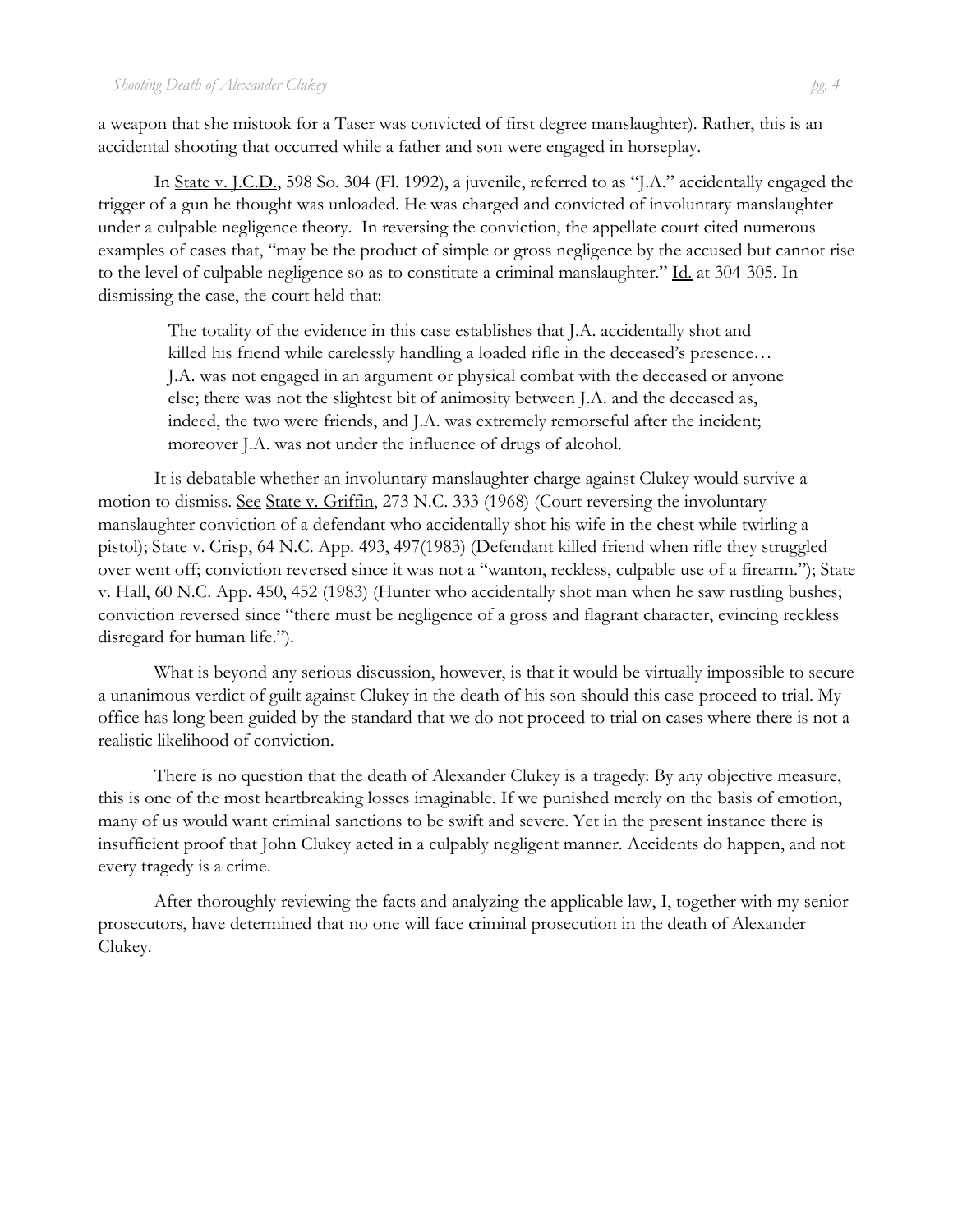

**BENJAMIN R. DAVID**<br>*State of North Carolina* **<b>POST OFFICE BOX 352**<br>*General Court of Instice* PHONE: (910) 772-6610 **Ceneral Court of Justice PHONE:** (910) 772-6610<br> **PHONE:** (910) 772-6611 **Sixth Prosecutorial District** Wilmington, NC 28402

## **SUMMARY**

- 1. On December 27, 2021 Jacksonville Police Department Detective John Clukey, left his home in Beulaville, NC to retrieve his department-issued vehicle from the Jacksonville Police Department.
- 2. As is department policy, Clukey was wearing his department issued firearm, a Glock handgun, in a holster on his side because he was going to be driving his vehicle.
- 3. Clukey was dressed in civilian clothing.
- 4. When he returned home, Clukey was greeted by his 15-year-old son, Alexander, in the front yard.
- 5. Alexander had three Airsoft guns, which were Christmas gifts, and asked his dad to play with him.
- 6. Clukey took two of the Airsoft guns, both were pistol style.
- 7. Alexander armed himself with an AR-15 style Airsoft.
- 8. Clukey placed one pistol in the waistband of his pants and armed himself with the other Airsoft pistol.
- 9. Clukey also armed himself with a shield, a discarded DirecTV satellite dish.
- 10. Clukey and Alexander engaged in an Airsoft battle in the yard to the side of their residence.
- 11. This side yard is outside the view of the Clukey residence doorbell camera and there were no neighbors outside at this time.
- 12. When the pistol in his hand was emptied, Clukey discarded it.
- 13. Clukey reached for the pistol in his pants waistband; however, instead of grabbing the Airsoft pistol he grabbed his duty weapon, which was still holstered on his waist.
- 14. Clukey discharged one round from his duty weapon.
- 15. Consistent with the loose grip that he would have been using with an Airsoft gun and not a real firearm, the Glock malfunctioned, causing a stovepipe that prevented the shell casing from fully ejecting from the Glock.
- 16. The jammed Glock caught Clukey's attention, and only then did he realize that he had fired the Glock and not the Airsoft gun.
- 17. The round struck his son.
- 18. Upon seeing Alexander injured, Clukey ran to his son and called 911.
- 19. An Onslow County 911 dispatcher asked Clukey the address of the emergency, which Clukey provided and said, "my son was playing fake guns and someone shot with a real gun."
- 20. Clukey remained on the phone with the 911 dispatcher for over eleven minutes awaiting the arrival of emergency personnel.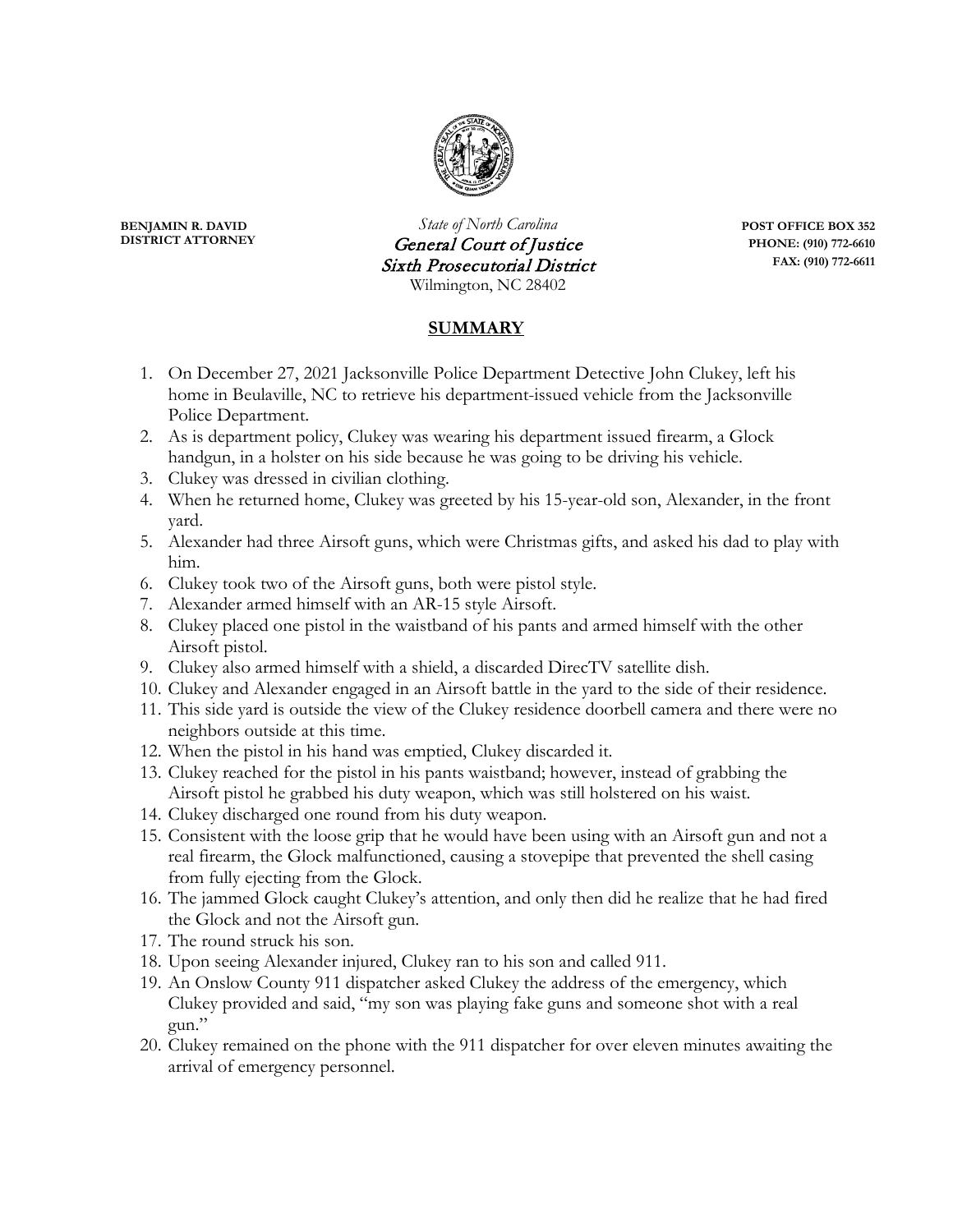- 21. The 911 dispatcher asked Clukey to ensure Alexander was flat on his back, but Clukey replied that he was not able to turn Alexander from his side onto his back because he was bleeding from the nose and mouth.
- 22. Clukey reported that Alexander was turning purple.
- 23. Alexander was heard on the 911 call breathing.
- 24. The 911 dispatcher asked Clukey where Alexander was shot and he replied that it appeared that he was shot in the head.
- 25. The 911 dispatcher asked Clukey to apply pressure to the wound.
- 26. As Clukey applied pressure to the wound Alexander's breathing became more labored and he could be heard moaning on the call.
- 27. Clukey made efforts to calm Alexander, apologizing to him and asking him to remain still.
- 28. On several occasions throughout the call, Clukey made several statements expressing remorse, such as, "I deserve everything I have coming to me," "take me instead," "stay with me," and "I'm so sorry."
- 29. At one point during the call, one of the other Clukey children exited the residence, at which point Clukey told the child to go back inside the house.
- 30. Later in the call other adults are heard on scene, bringing towels to help tend to the wound.
- 31. The 911 call concluded after 11 minutes when emergency personnel arrived on scene.
- 32. Clukey told a neighbor who had shown up to assist that he shot his son mistaking the Glock for the Airsoft gun.
- 33. Emergency responders transported Alexander to Naval Medical Center in Jacksonville.
- 34. Due to the extent of his injuries, Alexander was later transported to Vidant Medical Center in Greenville.
- 35. The Clukey residence is in Onslow County, and the Onslow County Sheriff's Office conducted the investigation into this incident.
- 36. The Onslow County Sheriff's Office detectives were unable to identify any eyewitness to this incident and it was outside the view of any cameras on houses in the area.
- 37. One neighbor reported hearing the gunshot but did not view the incident.
- 38. Onslow County Department of Social Services employees interviewed the other Clukey children, who reported no previous maltreatment of, or ill will, towards Alexander.
- 39. Detectives inquired with officials at Alexander's school about any maltreatment or ill will and found that the Clukeys' was a loving home and that there was no animosity on the part of John Clukey toward Alexander.
- 40. Every member of the Onslow County Sheriff's Office who came into contact with Clukey reported no signs of impairment.
- 41. Clukey denied any drug use or alcohol use. This was corroborated by his wife, Wendy, who was separately interviewed by detectives and DSS investigators.
- 42. Clukey was cooperative with the investigation of this incident from the start, submitting to detectives' questions and separate questioning by DSS investigators.
- 43. Alexander remained at Vidant Medical Center through January 3, 2022, at which time he succumbed to his injuries.
- 44. The Onslow County Sheriff's Office presented their findings to the Onslow County District Attorney's Office on January 7, 2022.
- 45. At that time, Onslow County District Attorney Ernie Lee reached out to District Attorney Ben David of the New Hanover and Pender County District Attorney's Office for outside assistance.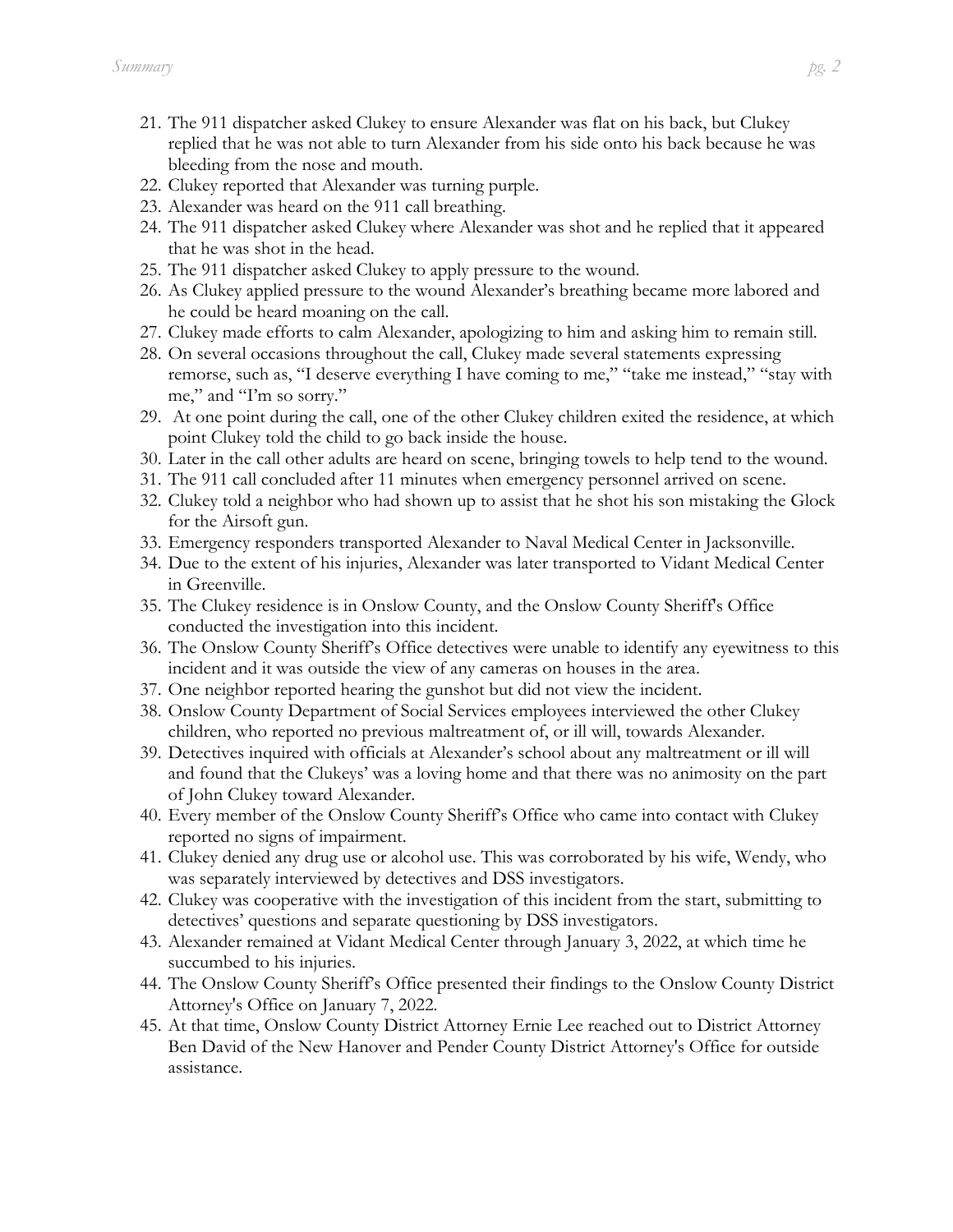- 46. On January 8, 2022, DA Lee and DA David spoke about the incident and DA David agreed to evaluate whether criminal activity took place and to prosecute the matter if charges should arise.
- 47. Pursuant to North Carolina General Statute 7A-64, a district attorney may apply to the Director of the Administrative Office of the Courts to temporarily assign an outside prosecutor to assist in the prosecution of a case if there is an actual or apparent conflict in handling a case.
- 48. Such conflict can include where the district routinely works with a person who is the subject of a criminal investigation.
- 49. Clukey is a veteran detective of the Jacksonville Police Department and is the lead investigator on several pending felony and homicide cases with the Onslow County District Attorney's Office.
- 50. DA Lee made the formal request for assistance to Administrative Office of the Courts' Assistant Director David Hoke on Monday, January 10, and the request for temporary assignment to DA David was made that same day.
- 51. The Onslow County Sheriff's Office delivered the findings of their ongoing investigation of this incident to DA David on January 10 and January 12, 2022.
- 52. DA David convened a Critical Case Review of this incident on January 13, giving senior prosecutors from his office the opportunity to review the facts of the case and decide if criminal charges were appropriate in this matter.
- 53. Follow up investigation stemming from the Critical Case Review was conducted by the Onslow County Sheriff's Office and delivered to DA David on January 19, 2022.